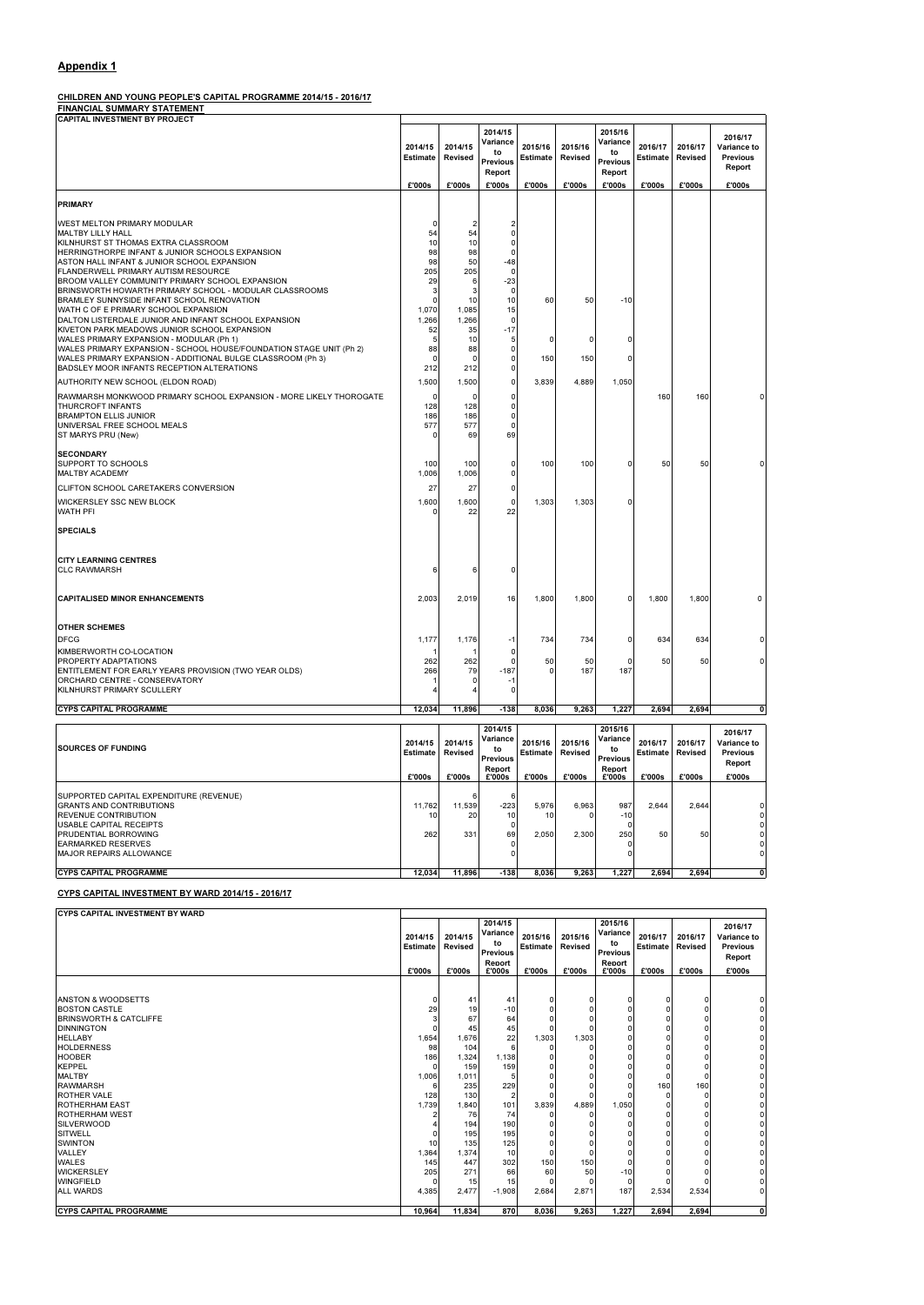### APPENDIX 2

# EDS **PLANNING, REGENERATION & CULTURAL SERVICES** CAPITAL PROGRAMME 2014/15 - 2016/17<br>FINANCIAL SUMMARY STATEMENT

| <b>CAPITAL INVESTMENT BY PROJECT</b>                            |                                                |                                      |                                                               |                                                |                                      |                                                               |                                                |                                      |                                                               |
|-----------------------------------------------------------------|------------------------------------------------|--------------------------------------|---------------------------------------------------------------|------------------------------------------------|--------------------------------------|---------------------------------------------------------------|------------------------------------------------|--------------------------------------|---------------------------------------------------------------|
|                                                                 | 2014/15<br><b>Previous</b><br>Report<br>£'000s | 2014/15<br><b>Estimate</b><br>£'000s | 2014/15<br>Variance to<br><b>Previous</b><br>Report<br>£'000s | 2015/16<br><b>Previous</b><br>Report<br>£'000s | 2015/16<br><b>Estimate</b><br>£'000s | 2015/16<br>Variance to<br><b>Previous</b><br>Report<br>£'000s | 2016/17<br><b>Previous</b><br>Report<br>£'000s | 2016/17<br><b>Estimate</b><br>£'000s | 2016/17<br>Variance to<br><b>Previous</b><br>Report<br>£'000s |
|                                                                 |                                                |                                      |                                                               |                                                |                                      |                                                               |                                                |                                      |                                                               |
| <b>CUSTOMER &amp; CULTURAL SERVICES</b>                         |                                                |                                      |                                                               |                                                |                                      |                                                               |                                                |                                      |                                                               |
| <b>BRINSWORTH LIBRARY</b>                                       | 499                                            | 499                                  |                                                               |                                                |                                      |                                                               |                                                |                                      |                                                               |
| STRATEGIC REVIEW OF LIBRARIES                                   | 78                                             | 78                                   |                                                               |                                                |                                      |                                                               |                                                |                                      |                                                               |
| WATH LIBRARY REFURBISHMENT                                      | 155                                            | 155                                  |                                                               |                                                |                                      |                                                               |                                                |                                      |                                                               |
| CATCLIFFE GLASS CONE                                            | 45                                             | 27                                   | $-18$                                                         |                                                |                                      |                                                               |                                                |                                      |                                                               |
| <b>MALTBY LIFT</b>                                              | 48                                             |                                      | -48                                                           |                                                |                                      |                                                               |                                                |                                      |                                                               |
| <b>REGENERATION</b>                                             |                                                |                                      |                                                               |                                                |                                      |                                                               |                                                |                                      |                                                               |
| ROTHERHAM TOWNSCAPE HERITAGE INITIATIVES                        | 1,017                                          | 1.017                                |                                                               |                                                |                                      |                                                               |                                                |                                      |                                                               |
| HIGH STREET PUBLIC REALM                                        | 335                                            | 335                                  |                                                               |                                                |                                      |                                                               |                                                |                                      |                                                               |
| TOWN CENTRE POPPED ART PROJECT                                  | 11                                             | 11                                   |                                                               |                                                |                                      |                                                               |                                                |                                      |                                                               |
| <b>BUSINESS RETAIL &amp; INVESTMENT</b>                         |                                                |                                      |                                                               |                                                |                                      |                                                               |                                                |                                      |                                                               |
| <b>R-EVOLUTION</b>                                              | 4.000                                          | 2,407                                | $-1,593$                                                      |                                                |                                      |                                                               |                                                |                                      |                                                               |
| <b>R-EVOLUTION UNIT 4</b>                                       |                                                | 1,924                                | 1,924                                                         |                                                |                                      |                                                               |                                                |                                      |                                                               |
| TOWN CENTRE BUSINESS VITALITY SCHEME-PRIVATE PROPERTIES         | 74                                             |                                      |                                                               |                                                |                                      |                                                               |                                                |                                      |                                                               |
| TOWN CENTRE BUSINESS VITALITY SCHEME-RMBC PROPERTIES            |                                                | 15                                   |                                                               |                                                |                                      |                                                               |                                                |                                      |                                                               |
| <b>PLANNING REGEN &amp; CULTURAL SERVICES CAPITAL PROGRAMME</b> | 6,277                                          | 6,542                                | 265                                                           | $\Omega$                                       | $\Omega$                             |                                                               | $\Omega$                                       | $\Omega$                             |                                                               |
|                                                                 |                                                |                                      |                                                               |                                                |                                      |                                                               |                                                |                                      |                                                               |
| <b>SOURCES OF FUNDING</b>                                       | 2014/15<br><b>Previous</b>                     | 2014/15                              | 2014/15<br>Variance to                                        | 2015/16<br>Previous                            | 2015/16                              | 2015/16<br>Variance to                                        | 2016/17<br><b>Previous</b>                     | 2016/17                              | 2016/17<br><b>Variance to</b>                                 |

|                                                      | $-0.701$<br><b>Previous</b><br>Report<br>£'000s | 2014/15<br><b>Estimate</b><br>£'000s | Variance to<br><b>Previous</b><br>Report | <b>AVIVIIV</b><br><b>Previous</b><br>Report<br>£'000s | 2015/16<br>Estimate<br>£'000s | Variance to<br><b>Previous</b><br>Report | <b>LVIVIII</b><br><b>Previous</b><br>Report<br>£'000s | 2016/17<br><b>Estimate</b><br>£'000s | Variance to<br><b>Previous</b><br>Report<br>£'000s |
|------------------------------------------------------|-------------------------------------------------|--------------------------------------|------------------------------------------|-------------------------------------------------------|-------------------------------|------------------------------------------|-------------------------------------------------------|--------------------------------------|----------------------------------------------------|
| SUPPORTED CAPITAL EXPENDITURE (REVENUE)              |                                                 |                                      | £'000s                                   |                                                       |                               | £'000s                                   |                                                       |                                      |                                                    |
|                                                      |                                                 |                                      |                                          |                                                       |                               |                                          |                                                       |                                      |                                                    |
| <b>GRANTS AND CONTRIBUTIONS</b>                      | 590                                             | 569                                  | $-24$                                    |                                                       |                               |                                          |                                                       |                                      |                                                    |
| <b>REVENUE CONTRIBUTION</b>                          | 28                                              |                                      | $-28$                                    |                                                       |                               |                                          |                                                       |                                      |                                                    |
| <b>USABLE CAPITAL RECEIPTS</b>                       | 141                                             | 4.453                                | 4.312                                    |                                                       |                               |                                          |                                                       |                                      |                                                    |
| PRUDENTIAL BORROWING                                 | 5.518                                           | .520                                 | $-3.998$                                 |                                                       |                               |                                          |                                                       |                                      |                                                    |
| <b>EARMARKED RESERVES</b>                            |                                                 |                                      |                                          |                                                       |                               |                                          |                                                       |                                      |                                                    |
| <b>MAJOR REPAIRS ALLOWANCE</b>                       |                                                 |                                      |                                          |                                                       |                               |                                          |                                                       |                                      |                                                    |
|                                                      |                                                 |                                      |                                          |                                                       |                               |                                          |                                                       |                                      |                                                    |
| PLANNING REGEN & CULTURAL SERVICES CAPITAL PROGRAMME | 6.277                                           | 6.542                                | 265                                      |                                                       |                               |                                          |                                                       |                                      |                                                    |

E<u>DS **STREETPRIDE SERVICES PROGRAMME** 2014/15 to 2016/17</u><br>FINANCIAL SUMMARY STATEMENT

| CADITAL INSIPATIONITY |  |
|-----------------------|--|

| <b>CAPITAL INVESTMENT</b>                                                 |                                      |                            |                                              |                                      |                            |                                                     |                                      |                            |                                                     |
|---------------------------------------------------------------------------|--------------------------------------|----------------------------|----------------------------------------------|--------------------------------------|----------------------------|-----------------------------------------------------|--------------------------------------|----------------------------|-----------------------------------------------------|
|                                                                           | 2014/15<br><b>Previous</b><br>Report | 2014/15<br><b>Estimate</b> | 2014/15<br>Variance to<br>Previous<br>Report | 2015/16<br><b>Previous</b><br>Report | 2015/16<br><b>Estimate</b> | 2015/16<br>Variance to<br><b>Previous</b><br>Report | 2016/17<br><b>Previous</b><br>Report | 2016/17<br><b>Estimate</b> | 2016/17<br>Variance to<br><b>Previous</b><br>Report |
|                                                                           | £'000s                               | £'000s                     | £'000s                                       | £'000s                               | £'000s                     | £'000s                                              | £'000s                               | £'000s                     | £'000s                                              |
|                                                                           |                                      |                            |                                              |                                      |                            |                                                     |                                      |                            |                                                     |
| <b>LEISURE &amp; COMMUNITY SERVICES</b><br>CAGED VEHICLE HIAB REPLACEMENT | 312                                  | 312                        |                                              |                                      | n                          |                                                     |                                      |                            |                                                     |
| <b>ALEXANDRA PARK</b>                                                     | 69                                   | $\Omega$                   | -69                                          |                                      | 69                         | 69                                                  |                                      |                            |                                                     |
| <b>GORDON BENNETT PLAY</b>                                                | 69                                   | 16                         | $-53$                                        |                                      | 53                         | 53                                                  |                                      |                            |                                                     |
| <b>SANCTUARY FIELDS</b>                                                   | 52                                   | 52                         | $\Omega$                                     |                                      | $\Omega$                   |                                                     |                                      |                            |                                                     |
| MEMORIAL IN CLIFTON PARK (New)                                            |                                      | 10                         | 10                                           |                                      | 20                         | 20                                                  |                                      |                            |                                                     |
| WATH PARK CHILDRENS PLAY (New)                                            |                                      |                            |                                              |                                      | 35                         | 35                                                  |                                      |                            |                                                     |
| <b>FIRSBY RESERVOIR PHASE 2</b>                                           | 125                                  | 43                         | $-82$                                        |                                      | 82                         | 82                                                  |                                      |                            |                                                     |
| ROTHER VALLEY COUNTRY PARK FACILITIES                                     | 241                                  | 241                        |                                              |                                      | $\Omega$                   |                                                     |                                      |                            |                                                     |
| THRYBERGH COUNTRY PARK PHASED IMPROVEMENTS (New)                          |                                      | 36                         | 36                                           |                                      | 100                        | 100                                                 |                                      |                            |                                                     |
| <b>NETWORK MANAGEMENT</b>                                                 |                                      |                            |                                              |                                      |                            |                                                     |                                      |                            |                                                     |
| <b>STREET LIGHTING</b>                                                    | 2,783                                | 2.783                      | n                                            | 2,025                                | 2.333                      | 308                                                 | 1,200                                | 1.508                      | 308                                                 |
| <b>DRAINAGE</b>                                                           |                                      |                            |                                              |                                      |                            |                                                     |                                      |                            |                                                     |
| <b>GREEN ING CULVERT (New)</b>                                            |                                      | 33                         | 33                                           |                                      |                            |                                                     |                                      | ſ                          |                                                     |
| WATH UPON DEARNE FLOOD ALLEVIATION SCHEME                                 | 345                                  | 345                        |                                              |                                      |                            |                                                     |                                      |                            |                                                     |
| ASTON, AUGHTON & SWALLOWNEST PHASE 1                                      | 204                                  | 204                        |                                              |                                      |                            |                                                     |                                      |                            |                                                     |
| ASTON, AUGHTON & SWALLOWNEST PHASE 2                                      |                                      | 145                        | 145                                          |                                      |                            |                                                     |                                      |                            |                                                     |
| DRAINAGE WORKS DON STREET                                                 | 627                                  | $\Omega$                   | $-627$                                       | n                                    | 627                        | 627                                                 |                                      | ſ                          |                                                     |
| <b>HIGHWAYS DELIVERY (MAINTENANCE)</b>                                    | 4,092                                | 4,092                      |                                              |                                      | 1,894                      | 1,894                                               |                                      | 1,894                      | 1,894                                               |
| <b>TRANSPORTATION &amp; HIGHWAYS</b>                                      |                                      |                            |                                              |                                      |                            |                                                     |                                      |                            |                                                     |
| <b>BRIDGES</b>                                                            | 351                                  | 140                        | $-21$                                        |                                      | 527                        | 527                                                 |                                      | 527                        | 527                                                 |
| <b>CONNECTIVITY</b>                                                       | 1,694                                | 1,694                      |                                              |                                      | 346                        | 346                                                 |                                      |                            |                                                     |
| <b>NETWORK MANAGEMENT</b>                                                 | 672                                  | 672                        |                                              |                                      | 400                        | 400                                                 |                                      |                            |                                                     |
| <b>LOCAL SAFETY SCHEMES</b>                                               | 878                                  | 782                        | -96                                          |                                      | 370                        | 370                                                 |                                      |                            |                                                     |
| <b>BUS PROJECTS</b>                                                       | 2,031                                | 2,031                      |                                              |                                      |                            |                                                     |                                      |                            |                                                     |
| <b>SMARTER CHOICES</b>                                                    | 223                                  | 223                        |                                              |                                      | 100                        | 100                                                 |                                      |                            |                                                     |
| STEP 2 ACCESS TO EMPLOYMENT                                               |                                      |                            |                                              | $\Omega$                             | 500                        | 500                                                 |                                      |                            |                                                     |
| <b>MAJOR SCHEMES</b>                                                      |                                      |                            |                                              |                                      |                            |                                                     |                                      |                            |                                                     |
| <b>A57 IMPROVEMENTS</b>                                                   | 1,300                                | 1,300                      |                                              | 200                                  | 200                        |                                                     |                                      |                            |                                                     |
| POOL GREEN ROUNDABOUT                                                     | 4,032                                | 4,032                      |                                              | 925                                  | 925                        |                                                     |                                      |                            |                                                     |
| <b>OLD FLATTS BRIDGE</b>                                                  | 2.175                                | 2.175                      |                                              | 1,744                                | 1.744                      |                                                     |                                      |                            |                                                     |
| <b>WASTE MANAGEMENT</b>                                                   |                                      |                            |                                              |                                      |                            |                                                     |                                      |                            |                                                     |
| PFI RESIDUAL WASTE FACILITY                                               |                                      | $\Omega$                   |                                              | 5,764                                | 5,764                      |                                                     |                                      |                            |                                                     |
| EDS STREETPRIDE SERVICES CAPITAL PROGRAMME                                | 22,277                               | 21.366                     | $-911$                                       | 10.658                               | 16.089                     | 5.431                                               | 1.200                                | 3.929                      | 2,729                                               |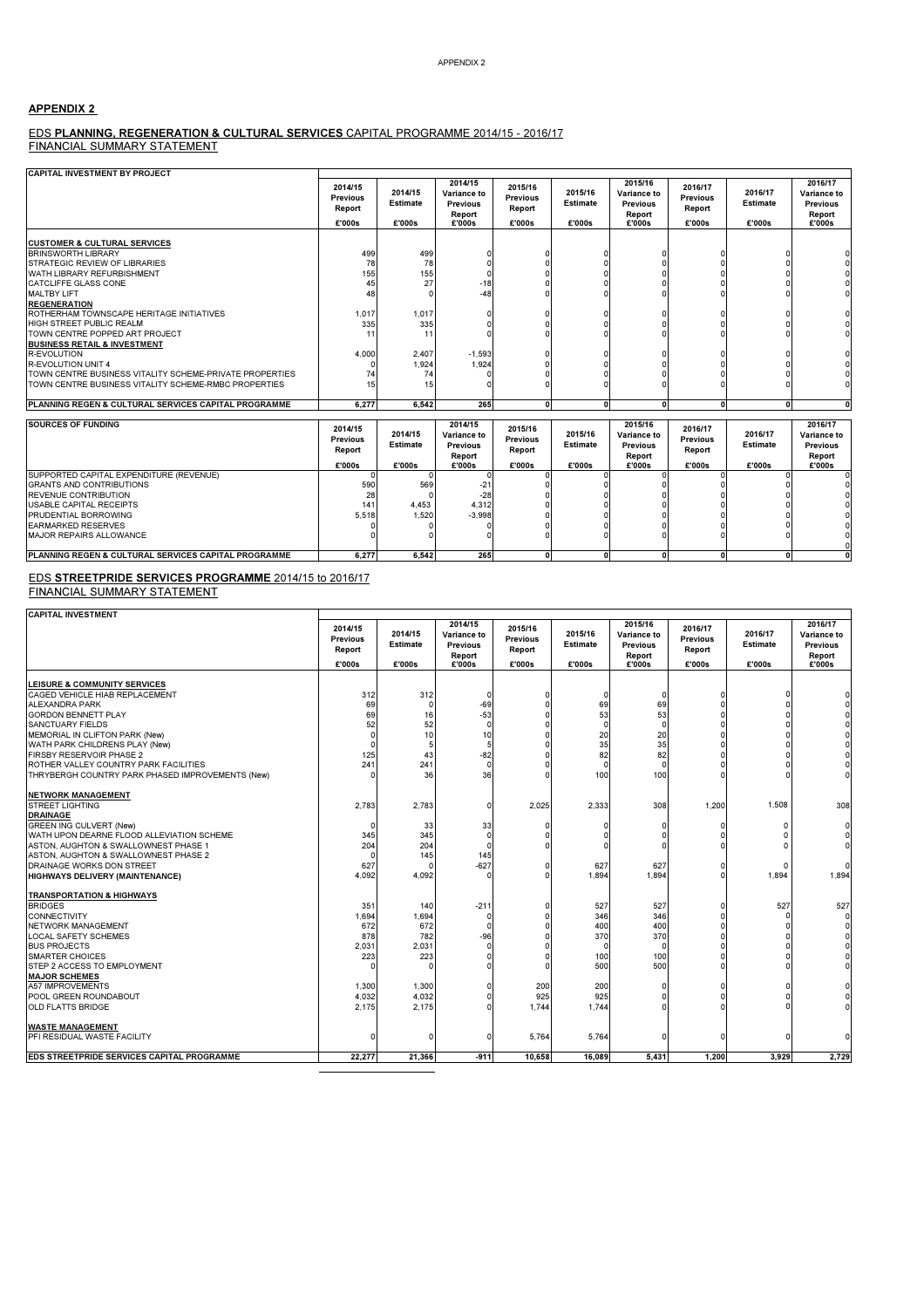| <b>SOURCES OF FUNDING</b>                         | 2014/15<br><b>Previous</b><br>Report<br>£'000s | 2014/15<br><b>Estimate</b><br>£'000s | 2014/15<br>Variance to<br><b>Previous</b><br>Report<br>£'000s | 2015/16<br><b>Previous</b><br>Report<br>£'000s | 2015/16<br>Estimate<br>£'000s | 2015/16<br>Variance to<br>Previous<br>Report<br>£'000s | 2016/17<br><b>Previous</b><br>Report<br>£'000s | 2016/17<br>Estimate<br>£'000s | 2016/17<br>Variance to<br><b>Previous</b><br>Report<br>£'000s |
|---------------------------------------------------|------------------------------------------------|--------------------------------------|---------------------------------------------------------------|------------------------------------------------|-------------------------------|--------------------------------------------------------|------------------------------------------------|-------------------------------|---------------------------------------------------------------|
| SUPPORTED CAPITAL EXPENDITURE (REVENUE)           |                                                |                                      |                                                               |                                                |                               |                                                        |                                                |                               |                                                               |
| <b>GRANTS AND CONTRIBUTIONS</b>                   | 16,988                                         | 16.489                               | $-499$                                                        | 1.496                                          | 6,330                         | 4,834                                                  |                                                | 2,729                         | 2.729                                                         |
| <b>REVENUE CONTRIBUTION</b>                       | 40                                             |                                      | 36                                                            |                                                | 100                           | 100                                                    |                                                |                               |                                                               |
| USABLE CAPITAL RECEIPTS                           |                                                |                                      | $-57$                                                         |                                                |                               |                                                        |                                                |                               |                                                               |
| <b>PRUDENTIAL BORROWING</b>                       | 5.192                                          | 4,801                                | $-391$                                                        | 9.162                                          | 9.659                         | 497                                                    | .200                                           | 1.200                         |                                                               |
| <b>IEARMARKED RESERVES</b>                        |                                                |                                      |                                                               |                                                |                               |                                                        |                                                |                               |                                                               |
| MAJOR REPAIRS ALLOWANCE                           |                                                |                                      | 0                                                             |                                                |                               |                                                        |                                                |                               |                                                               |
| <b>EDS STREETPRIDE SERVICES CAPITAL PROGRAMME</b> | 22.277                                         | 21.366                               | $-911$                                                        | 10.658                                         | 16.089                        | 5.431                                                  | 1.200                                          | 3.929                         | 2.729                                                         |

# <mark>EDS AUDIT & ASSET MANAGEMENT CAPITAL PROGRAMME</mark> 2014/15 - 2016/17<br>FINANCIAL SUMMARY STATEMENT

| <b>CAPITAL INVESTMENT</b>                                                                                                                                                                                            |                                      |                                |                                                     |                                      |                            |                                                     |                                      |                            |                                                     |
|----------------------------------------------------------------------------------------------------------------------------------------------------------------------------------------------------------------------|--------------------------------------|--------------------------------|-----------------------------------------------------|--------------------------------------|----------------------------|-----------------------------------------------------|--------------------------------------|----------------------------|-----------------------------------------------------|
|                                                                                                                                                                                                                      | 2014/15<br><b>Previous</b><br>Report | 2014/15<br><b>Estimate</b>     | 2014/15<br>Variance to<br><b>Previous</b><br>Report | 2015/16<br><b>Previous</b><br>Report | 2015/16<br><b>Estimate</b> | 2015/16<br>Variance to<br><b>Previous</b><br>Report | 2016/17<br><b>Previous</b><br>Report | 2016/17<br><b>Estimate</b> | 2016/17<br>Variance to<br><b>Previous</b><br>Report |
|                                                                                                                                                                                                                      | £'000s                               | £'000s                         | £'000s                                              | £'000s                               | £'000s                     | £'000s                                              | £'000s                               | £'000s                     | £'000s                                              |
| <b>CORP PROPERTY UNIT</b><br>ANCILLARY SERVICES BUILDING<br>BAILEY HOUSE RENOVATION<br>DEMOLITION OF FORMER COUNCIL OFFICES<br>DEMOLITION OF INTERNATIONAL CENTRE<br>MCALLOY - ASTON CSC<br>CCTV HELLABY DEPOT (NEW) | 195<br>255<br>115<br>280             | 195<br>289<br>115<br>280<br>33 | 34<br>33                                            |                                      |                            |                                                     |                                      |                            |                                                     |
| EDS AUDIT & ASSET MANAGEMENT CAPITAL PROGRAMME                                                                                                                                                                       | 846                                  | 913                            | 67                                                  | $\mathbf{0}$                         | $\Omega$                   | n                                                   | n                                    |                            | $\mathbf{0}$                                        |
| <b>SOURCES OF FUNDING</b>                                                                                                                                                                                            | 2014/15<br><b>Previous</b><br>Report | 2014/15<br><b>Estimate</b>     | 2014/15<br>Variance to<br>Previous<br>Report        | 2015/16<br><b>Previous</b><br>Report | 2015/16<br><b>Estimate</b> | 2015/16<br>Variance to<br><b>Previous</b><br>Report | 2016/17<br><b>Previous</b><br>Report | 2016/17<br><b>Estimate</b> | 2016/17<br>Variance to<br><b>Previous</b><br>Report |
|                                                                                                                                                                                                                      | £'000s                               | £'000s                         | £'000s                                              | £'000s                               | £'000s                     | £'000s                                              | £'000s                               | £'000s                     | £'000s                                              |
| SUPPORTED CAPITAL EXPENDITURE (REVENUE)<br><b>GRANTS AND CONTRIBUTIONS</b><br>REVENUE CONTRIBUTION<br>USABLE CAPITAL RECEIPTS<br>PRUDENTIAL BORROWING<br><b>EARMARKED RESERVES</b><br><b>MAJOR REPAIRS ALLOWANCE</b> | 846                                  | 33<br>880                      | 33<br>34                                            |                                      |                            |                                                     |                                      |                            |                                                     |
| EDS AUDIT & ASSET MANAGEMENT CAPITAL PROGRAMME                                                                                                                                                                       | 846                                  | 913                            | 67                                                  | $\mathbf{0}$                         | $\mathbf{0}$               | n                                                   |                                      |                            | ΩI                                                  |

## SUMMARY EDS CAPITAL PROGRAMME 2014/15 - 2016/17

| <b>TOTAL EDS INVESTMENT</b> | 2014/15<br><b>Previous</b><br>Report<br>£'000s | 2014/15<br><b>Estimate</b><br>£'000s | 2014/15<br>Variance to<br>Previous<br>Report<br>£'000s | 2015/16<br>Previous<br>Report<br>£'000s | 2015/16<br><b>Estimate</b><br>£'000s | 2015/16<br>Variance to<br><b>Previous</b><br>Report<br>£'000s | 2016/17<br>Previous<br>Report<br>£'000s | 2016/17<br><b>Estimate</b><br>£'000s | 2016/17<br><b>Variance to</b><br><b>Previous</b><br>Report<br>£'000s |
|-----------------------------|------------------------------------------------|--------------------------------------|--------------------------------------------------------|-----------------------------------------|--------------------------------------|---------------------------------------------------------------|-----------------------------------------|--------------------------------------|----------------------------------------------------------------------|
|                             | 29.400                                         | 28.821                               | $-579$                                                 | 10.658                                  | 16.089                               | 5.431                                                         | .200                                    | 3.929                                | 2.729                                                                |

| SOURCES OF FUNDING                      | 2014/15<br><b>Previous</b><br>Report<br>£'000s | 2014/15<br><b>Estimate</b><br>£'000s | 2014/15<br>Variance to<br><b>Previous</b><br>Report<br>£'000s | 2015/16<br><b>Previous</b><br>Report<br>£'000s | 2015/16<br><b>Estimate</b><br>£'000s | 2015/16<br>Variance to<br><b>Previous</b><br>Report<br>£'000s | 2016/17<br><b>Previous</b><br>Report<br>£'000s | 2016/17<br>Estimate<br>£'000s | 2016/17<br>Variance to<br><b>Previous</b><br>Report<br>£'000s |
|-----------------------------------------|------------------------------------------------|--------------------------------------|---------------------------------------------------------------|------------------------------------------------|--------------------------------------|---------------------------------------------------------------|------------------------------------------------|-------------------------------|---------------------------------------------------------------|
| SUPPORTED CAPITAL EXPENDITURE (REVENUE) |                                                |                                      |                                                               |                                                |                                      |                                                               |                                                |                               |                                                               |
| <b>GRANTS AND CONTRIBUTIONS</b>         | 17.578                                         | 17.058                               | $-520$                                                        | 1.496                                          | 6.330                                | 4.834                                                         |                                                | 2.729                         | 2.729                                                         |
| <b>REVENUE CONTRIBUTION</b>             | 68                                             | 109                                  |                                                               |                                                | 100                                  | 100                                                           |                                                |                               |                                                               |
| USABLE CAPITAL RECEIPTS                 | 198                                            | 4.453                                | 4.255                                                         |                                                |                                      |                                                               |                                                |                               |                                                               |
| <b>PRUDENTIAL BORROWING</b>             | 11.556                                         | 7.201                                | $-4.355$                                                      | 9.162                                          | 9.659                                | 497                                                           | 1.200                                          | 1.200                         |                                                               |
| <b>EARMARKED RESERVES</b>               |                                                |                                      |                                                               |                                                |                                      |                                                               |                                                |                               |                                                               |
| <b>MAJOR REPAIRS ALLOWANCE</b>          |                                                |                                      |                                                               |                                                |                                      |                                                               |                                                |                               |                                                               |
| <b>EDS CAPITAL PROGRAMME</b>            | 29.400                                         | 28.821                               | $-579$                                                        | 10.658                                         | 16.089                               | 5.431                                                         | 1.200                                          | 3.929                         | 2,729                                                         |

### EDS CAPITAL INVESTMENT BY WARD 2014/15 - 2016/17

| EDS CAPITAL INVESTMENT BY WARD |                                      |                            |                                                     |                                      |                            |                                                            |                                      |                            |                                                     |
|--------------------------------|--------------------------------------|----------------------------|-----------------------------------------------------|--------------------------------------|----------------------------|------------------------------------------------------------|--------------------------------------|----------------------------|-----------------------------------------------------|
|                                | 2014/15<br><b>Previous</b><br>Report | 2014/15<br><b>Estimate</b> | 2014/15<br>Variance to<br><b>Previous</b><br>Report | 2015/16<br><b>Previous</b><br>Report | 2015/16<br><b>Estimate</b> | 2015/16<br><b>Variance to</b><br><b>Previous</b><br>Report | 2016/17<br><b>Previous</b><br>Report | 2016/17<br><b>Estimate</b> | 2016/17<br>Variance to<br><b>Previous</b><br>Report |
|                                | £'000s                               | £'000s                     | £'000s                                              | £'000s                               | £'000s                     | £'000s                                                     | £'000s                               | £'000s                     | £'000s                                              |
| <b>ANSTON &amp; WOODSETTS</b>  | 332                                  | 332                        |                                                     |                                      |                            |                                                            |                                      |                            |                                                     |
| <b>BOSTON CASTLE</b>           | 6,888                                | 6,094                      | $-794$                                              | 925                                  | 1,572                      | 647                                                        |                                      |                            |                                                     |
| BRINSWORTH & CATCLIFFE         | 3,126                                | 7,032                      | 3,906                                               | 1,744                                | 1,744                      |                                                            |                                      |                            |                                                     |
| <b>DINNINGTON</b>              |                                      |                            |                                                     |                                      |                            |                                                            |                                      |                            |                                                     |
| <b>HELLABY</b>                 |                                      | 33                         | 33                                                  | 0                                    |                            |                                                            |                                      |                            |                                                     |
| <b>HOLDERNESS</b>              | 923                                  | 999                        | 76                                                  | 100                                  | 169                        | 69                                                         |                                      |                            |                                                     |
| <b>HOOBER</b>                  |                                      |                            |                                                     |                                      |                            |                                                            |                                      |                            |                                                     |
| <b>KEPPEL</b>                  |                                      |                            |                                                     |                                      |                            |                                                            |                                      |                            |                                                     |
| <b>MALTBY</b>                  | 48                                   | $\Omega$                   | $-48$                                               |                                      |                            |                                                            |                                      |                            |                                                     |
| <b>RAWMARSH</b>                |                                      |                            |                                                     |                                      |                            |                                                            |                                      |                            |                                                     |
| ROTHER VALE                    | 310                                  | 257                        | $-53$                                               |                                      | 53                         | 53                                                         |                                      |                            |                                                     |
| <b>ROTHERHAM EAST</b>          |                                      |                            |                                                     |                                      |                            |                                                            |                                      |                            |                                                     |
| <b>ROTHERHAM WEST</b>          |                                      |                            |                                                     |                                      |                            |                                                            |                                      |                            |                                                     |
| <b>SILVERWOOD</b>              | 125                                  | 78                         | $-47$                                               |                                      | 182                        | 182                                                        |                                      |                            |                                                     |
| <b>SITWELL</b>                 |                                      |                            |                                                     |                                      |                            |                                                            |                                      |                            |                                                     |
| <b>SWINTON</b>                 |                                      |                            |                                                     |                                      |                            |                                                            |                                      |                            |                                                     |
| VALLEY                         |                                      |                            |                                                     |                                      |                            |                                                            |                                      |                            |                                                     |
| <b>WALES</b>                   | 650                                  | 650                        |                                                     | 100                                  | 100                        |                                                            |                                      |                            |                                                     |
| <b>WATH</b>                    | 500                                  | 505                        |                                                     |                                      | 35                         | 35                                                         |                                      |                            |                                                     |
| <b>WICKERSLEY</b>              |                                      |                            |                                                     |                                      |                            |                                                            |                                      |                            |                                                     |
| <b>WINGFIELD</b>               |                                      |                            |                                                     |                                      |                            |                                                            |                                      |                            |                                                     |
| <b>ALL WARDS</b>               | 16,498                               | 12,840                     | $-3,658$                                            | 7,789                                | 12,234                     | 4,445                                                      | 1,200                                | 3,929                      | 2,729                                               |
| <b>EDS CAPITAL PROGRAMME</b>   | 29,400                               | 28,821                     | $-579$                                              | 10,658                               | 16,089                     | 5,431                                                      | 1,200                                | 3,929                      | 2,729                                               |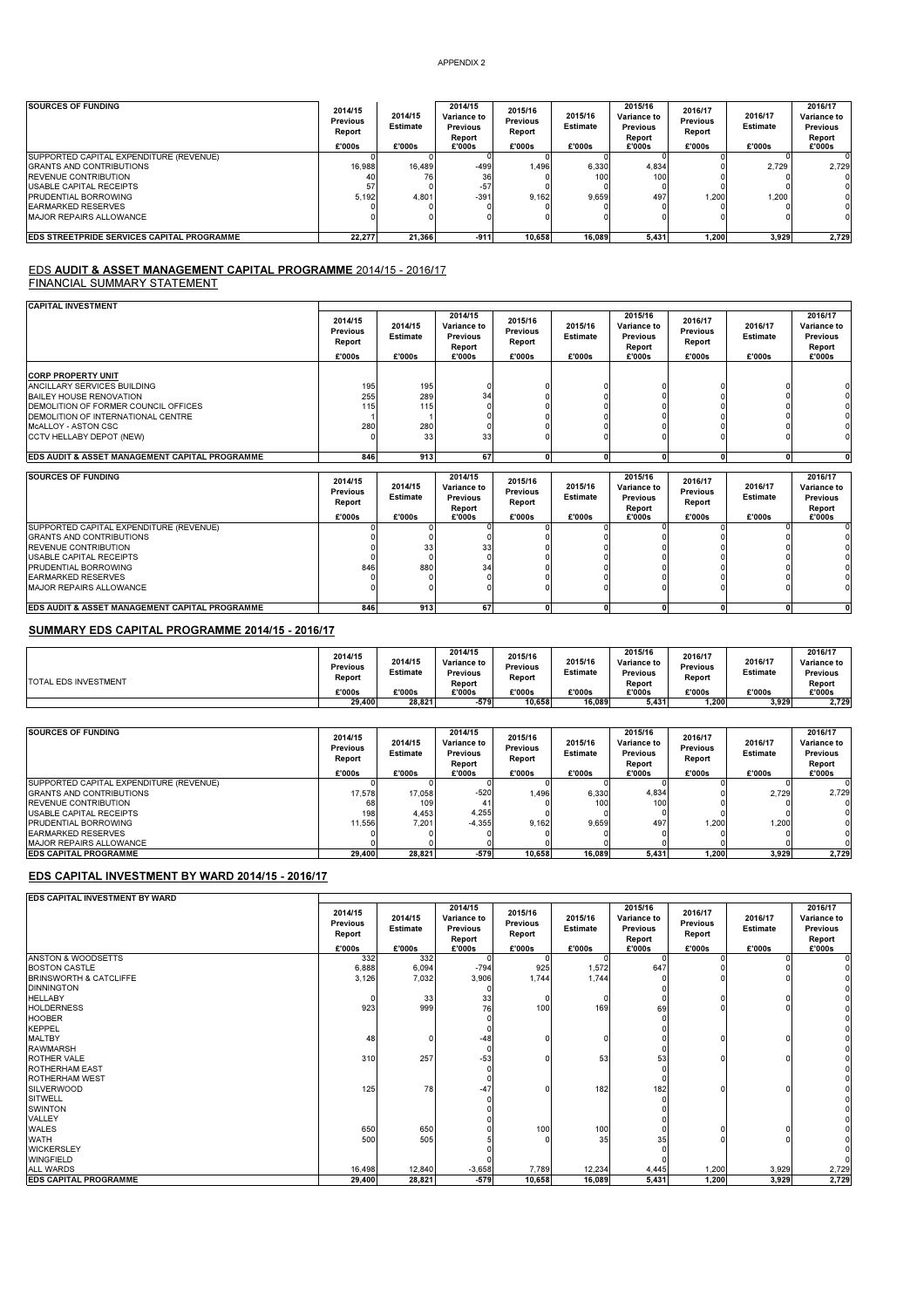### Appendix 3

NEIGHBOURHOODS & ADULT SERVICES CAPITAL PROGRAMME 2014/15 - 2016/17

FINANCIAL SUMMARY STATEMENT

| <b>CAPITAL INVESTMENT BY PROJECT</b>                                           |                                    |                    |                                              |                                         |                    |                                                     |                                         |                    |                                              |
|--------------------------------------------------------------------------------|------------------------------------|--------------------|----------------------------------------------|-----------------------------------------|--------------------|-----------------------------------------------------|-----------------------------------------|--------------------|----------------------------------------------|
|                                                                                | 2014/15 Sept<br>affirmed<br>budget | 2014/15<br>revised | 2014/15<br>Variance to<br>Previous<br>Report | 2015/16<br>Sept14<br>affirmed<br>budget | 2015/16<br>revised | 2015/16<br>Variance to<br><b>Previous</b><br>Report | 2016/17<br>Sept14<br>affirmed<br>budget | 2016/17<br>revised | 2016/17<br>Variance to<br>Previous<br>Report |
|                                                                                | £'000s                             | £'000s             | £'000s                                       | £'000s                                  | £'000s             | £'000s                                              | £'000s                                  | £'000s             | £'000s                                       |
|                                                                                |                                    |                    |                                              |                                         |                    |                                                     |                                         |                    |                                              |
| <b>ADULT SERVICES</b>                                                          |                                    |                    |                                              |                                         |                    |                                                     |                                         |                    |                                              |
| ASSISTIVE TECHNOLOGY                                                           | 460                                | 460<br>190         | $\Omega$<br>$\Omega$                         |                                         |                    |                                                     |                                         |                    |                                              |
| <b>REWS EQUIPMENT</b>                                                          | 190                                |                    |                                              |                                         |                    |                                                     |                                         |                    |                                              |
| ROTHERCARE ALARMS<br>TREEFIELDS LEARNING CENTRE - FENCING                      | 526<br>2                           | 526                | $\Omega$<br>$\Omega$                         |                                         |                    |                                                     |                                         |                    |                                              |
| <b>IMPROVING COUNCIL HOUSING &amp; HOUSING SERVICES</b>                        |                                    |                    |                                              |                                         |                    |                                                     |                                         |                    |                                              |
| <b>REFURBISHMENT</b>                                                           | 12.986                             | 12.986             | 0                                            | 12,112                                  | 12,100             | $-12$                                               | 12,148                                  | 11,900             | $-248$                                       |
| REPLACEMENT WINDOWS                                                            | 211                                | 211                | n                                            |                                         |                    | ſ                                                   |                                         |                    | c                                            |
| <b>ENVIRONMENTAL WORKS</b>                                                     | 1,612                              | 1,719              | 107                                          | 1.500                                   | 1,100              | $-400$                                              | 1,500                                   | 1.400              | $-100$                                       |
| DECENT HOMES VOID PROGRAMME                                                    | 2,900                              | 2.700              | $-200$                                       | 2,950                                   | 2,600              | $-350$                                              | 3,000                                   | 2,600              | $-400$                                       |
| REPLACEMENT OF CENTRAL HEATING                                                 | 3.761                              | 3.761              | O                                            | 3,261                                   | 3.261              | $\circ$                                             | 3,261                                   | 3.261              | $\circ$                                      |
| ELECTRICAL BOARD & BOND                                                        | 150                                | 120                | $-30$                                        | 205                                     | 150                | $-55$                                               | 210                                     | 150                | $-60$                                        |
| REPLACEMENT OF COMMUNAL DOORS (HIGH SECURITY)                                  | 891                                | 891                | O                                            | 500                                     | 500                | $\Omega$                                            | 500                                     |                    | $-500$                                       |
| ASBESTOS TESTING                                                               | 380                                | 290                | $-90$                                        | 400                                     | 370                | $-30$                                               | 410                                     | 370                | $-40$                                        |
| FLAT DOOR REPLACEMENT                                                          | 76                                 | 76                 | O<br>$\Omega$                                | $\Omega$                                | n                  | $\mathfrak{c}$<br>200                               | C                                       |                    | $\mathbf 0$<br>$\Omega$                      |
| <b>DISTRICT HEATING CONVERSIONS</b><br>BOUNDARY WALL TREATMENTS                | 1.800                              | 1.800              |                                              | 1,000<br>625                            | 1,200<br>$\Omega$  | $-625$                                              | 1,000<br>625                            | 1,000              | $-625$                                       |
| <b>GENERAL STRUCTURES</b>                                                      | 100<br>650                         | 140<br>650         | 40<br>0                                      | 650                                     | 650                | $\Omega$                                            | 650                                     | 650                | $\mathbf 0$                                  |
| <b>EXTERNAL INSULATION</b>                                                     | 50                                 | 25                 | $-25$                                        | 50                                      | 100                | 50                                                  | 50                                      | 50                 | $\circ$                                      |
| <b>NEW IT SYSTEMS</b>                                                          | 274                                | 274                | $\Omega$                                     | $\Omega$                                | 169                | 169                                                 | C                                       |                    | $\Omega$                                     |
| NON-TRADITIONAL INVESTMENT                                                     | 1,400                              | 1,400              | 0                                            | 1,400                                   | 1,500              | 100                                                 | 1,400                                   | 1,100              | $-300$                                       |
| STARTEGIC ACQUISITIONS                                                         | 1,537                              | 1,537              | $\Omega$                                     | 1,299                                   | 1,299              | $\sqrt{ }$                                          | C                                       |                    | $\Omega$                                     |
| NEW BUILD DPU BUNGALOWS                                                        | 300                                | 300                | n                                            | 200                                     | 200                | C                                                   | C                                       |                    | $\Omega$                                     |
| ENABLING WORKS HRA LAND                                                        | 100                                | $\Omega$           | $-100$                                       | 100                                     | $\Omega$           | $-100$                                              | 100                                     |                    | $-100$                                       |
| LADY OAK FLATS ENVIRONMENTS                                                    | 400                                | 500                | 100                                          | n                                       | $\Omega$           | $\sqrt{ }$                                          | C                                       |                    | $\Omega$                                     |
| SHELTERED HOUSING COMMUNAL AREA                                                | 100                                | 300                | 200                                          | n                                       | 500                | 500                                                 | C                                       | 500                | 500                                          |
| <b>FAIR ACCESS TO ALL</b>                                                      |                                    |                    |                                              |                                         |                    |                                                     |                                         |                    | $\mathbf 0$<br>$\Omega$                      |
| DISABLED FACILITIES GRANT (PRIVATE SECTOR)                                     | 2.016                              | 2.016              | O                                            | 1,311                                   | 2,100              | 789                                                 | 1,311                                   | 2.100              | 789                                          |
| DISABLED ADAPTATIONS (PUBLIC SECTOR)                                           | 2.078                              | 2.078              | 0                                            | 1.950                                   | 2.100              | 150                                                 | 1.897                                   | 2.300              | 403<br>0                                     |
| NEIGHBOURHOOD REGENERATION & RENEWAL<br>GALLERY TOWN - DINNINGTON IMPROVEMENTS |                                    | 1                  | n                                            | n                                       | 0                  | $\Omega$                                            |                                         |                    | $\circ$<br>0                                 |
| CANKLOW PHASE 1 & 2                                                            | 721                                | 351                | $-370$                                       |                                         | 370                | 370                                                 |                                         |                    | 0                                            |
| BELLOWS ROAD SERVICE CENTRE CLEARANCE                                          | 592                                | 400                | $-192$                                       |                                         | 192                | 192                                                 |                                         |                    | $\Omega$                                     |
| <b>GARAGE SITE INVESTMENT</b>                                                  | 250                                | 250                | $\Omega$                                     |                                         | 100                | 100                                                 | C                                       | 250                | 250                                          |
| MONKSBRIDGE DEMOLITION DINNINGTON                                              | 80                                 | 80                 | $\Omega$                                     |                                         | $\Omega$           | C                                                   |                                         |                    | 0                                            |
| DOE QUARRY LANE STREET SCENE                                                   | 90                                 | 44                 | $-46$                                        |                                         | $\Omega$           | n                                                   |                                         |                    | 0                                            |
| FUEL POVERTY - VULNERABLE PEOPLE                                               | 303                                | 303                | $\Omega$                                     |                                         | $\Omega$           |                                                     |                                         |                    | 0                                            |
| NEIGHBOURHOODS IMPROVEMENTS NON-HIP PROGRAMME                                  |                                    |                    |                                              |                                         |                    |                                                     |                                         |                    | 0<br>$\mathbf 0$                             |
| AIR QUALITY GRANT                                                              | 7                                  | 7                  | 0                                            |                                         |                    | $\Omega$                                            |                                         |                    | $\Omega$                                     |
| <b>LANDFILL SITES</b>                                                          | 106                                | 61                 | $-45$                                        |                                         | 45                 | 45                                                  |                                         |                    | $\Omega$                                     |
|                                                                                |                                    |                    |                                              |                                         |                    |                                                     |                                         |                    | $\Omega$<br>$\Omega$                         |
| NEIGHBOURHOODS & ADULT SERVICES CAPITAL PROGRAMME                              | 37.100                             | 36.449             | $-651$                                       | 29.513                                  | 30,606             | 1.093                                               | 28.062                                  | 27.631             | $-431$                                       |

| <b>SOURCES OF FUNDING</b>                                      | 2014/15 Sept<br>affirmed<br>budget<br>£'000s | 2014/15<br>revised<br>£'000s | 2014/15<br>Variance to<br><b>Previous</b><br>Report<br>£'000s | 2015/16<br>Sept14<br>affirmed<br>budget<br>£'000s | 2015/16<br>revised<br>£'000s | 2015/16<br>Variance to<br><b>Previous</b><br>Report<br>£'000s | 2016/17<br>Sept14<br>affirmed<br>budget<br>£'000s | 2016/17<br>revised<br>£'000s | 2016/17<br>Variance to<br>Previous<br>Report<br>£'000s |
|----------------------------------------------------------------|----------------------------------------------|------------------------------|---------------------------------------------------------------|---------------------------------------------------|------------------------------|---------------------------------------------------------------|---------------------------------------------------|------------------------------|--------------------------------------------------------|
| <b>SUPPORTED CAPITAL EXPENDITURE (REVENUE)</b>                 |                                              |                              |                                                               |                                                   |                              |                                                               |                                                   |                              |                                                        |
| <b>GRANTS AND CONTRIBUTIONS</b><br><b>REVENUE CONTRIBUTION</b> | 3,162<br>8.513                               | 3,115<br>8,513               | $-47$                                                         | 1.416<br>6.039                                    | 1,450<br>6.039               | 34                                                            | 979<br>6.087                                      | 1,000<br>6.087               | 21<br>$\Omega$                                         |
| <b>USABLE CAPITAL RECEIPTS</b>                                 | 2,216                                        | 1.734                        | $-482$                                                        | 332                                               | 1.649                        | 1.317                                                         | 332                                               | 1,100                        | 768                                                    |
| PRUDENTIAL BORROWING                                           | 1.643                                        | 1.519                        | $-124$                                                        | 862                                               | 907                          |                                                               |                                                   |                              |                                                        |
| <b>FARMARKED RESERVES</b>                                      |                                              |                              |                                                               |                                                   |                              |                                                               |                                                   |                              |                                                        |
| MAJOR REPAIRS ALLOWANCE                                        | 21.566                                       | 21.568                       |                                                               | 20.864                                            | 20.561                       | $-303$                                                        | 20.664                                            | 19.444                       | $-1,220$                                               |
| NEIGHBOURHOODS & ADULT SERVICES CAPITAL PROGRAMME              | 37.100                                       | 36,449                       | $-651$                                                        | 29.513                                            | 30,606                       | 1.093                                                         | 28.062                                            | 27.631                       | $-431$                                                 |

NEIGHBOURHOODS & ADULT SERVICES CAPITAL PROGRAMME 37,100 36,449 -651 29,513 30,606 1,093 28,062 27,631 - 431

2016/17 Sept14 affirmed budget

2016/17 revised

2016/17 Variance to Previous Report

0

### NEIGHBOURHOODS & ADULT SERVICES CAPITAL INVESTMENT BY WARD 2013/14 -

2015/16

NEIGHBOURHOODS & ADULT SERVICES CAPITAL INVESTMENT BY udion<br>VARD 2014/15 Sept affirmed budget 2014/15 revised 2014/15 Variance to Previous Report 2015/16 Sept14 affirmed budget 2015/16 revised 2015/16 Variance to Previous Report £'000s £'000s £'000s £'000s £'000s £'000s £'000s £'000s £'000s ANSTON & WOODSETTS<br>
BOSTON CASTLE<br>
BOSTON CASTLE<br>
DINNINGTON<br>
MALIADY<br>
MODERNESS<br>
HODERNESS<br>
HODERNESS<br>
HODERNESS<br>
HODERNESS<br>
MALIADY<br>
MALIADY<br>
MALIADY<br>
MALIADY<br>
MALIADY<br>
MALIADY<br>
MALIADY<br>
MALIADY<br>
MALIADY<br>
MALIADY<br>
MALIAD ROTHERHAM EAST<br>
ROTHERHAM EAST<br>
SILVERWOOD<br>
SILVERWOOD<br>
VALLEY<br>
VALLEY<br>
VALLEY<br>
VANGERSLEY<br>
VALLEY<br>
VALLEY<br>
VALLEY<br>
VALLEY<br>
VALLEY<br>
VALLEY<br>
VALLEY<br>
VALLEY<br>
COLL VARDS<br>
COLL VARDS<br>
COLL VARDS<br>
COLL VARDS<br>
COLL VARDS<br>
COLL V